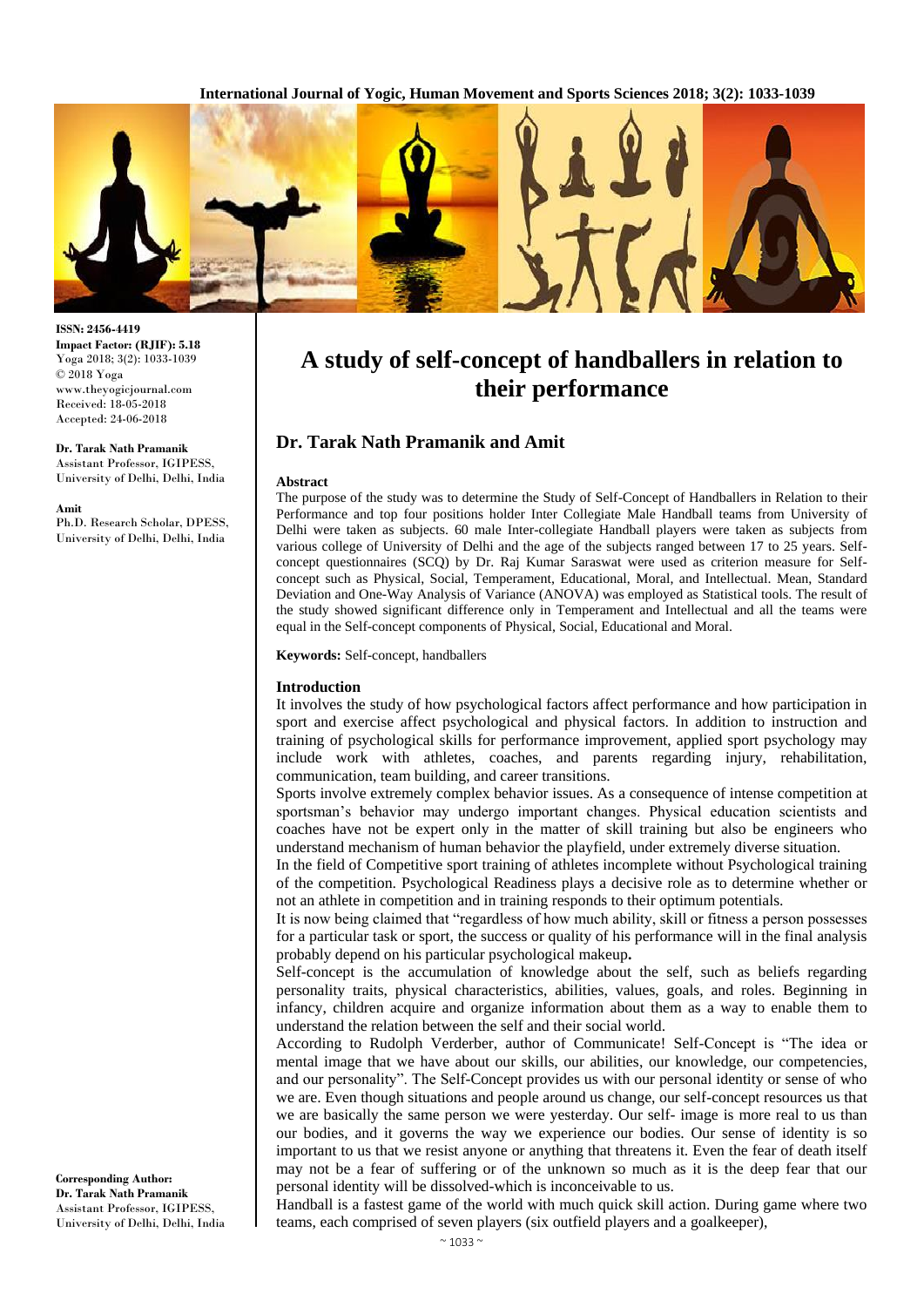meet on a handball court. The goal of the game is to score by throwing the ball into to the goal of the other team. The winning team is whatever team has scored the most goals in two half of 30 minutes.

In the history of Handball it is presumed that Game Handball was brought to India arguably by Shree J.S. Chauhan of Haryana. He conducted two all India seminar on Handball at Rohtak in Haryana before the formation of Federation in year 1971-72. Amateur Handball Federation of India (AFHI) was formed in 1972 and got provisional affiliation with International Handball Federation.

### **Statement of the problems**

The purpose of the study was to determine the Study of Self-Concept of Handballers in Relation to their Performance.

#### **Methodology**

The study was to investigate the self-concept between men's top four position holders Inter Collegiate Handball teams during inter-college men handball championship 2013-14, conducted by University of Delhi. 60 men handball players (15 for each team) were selected (IGIPESS, Aurbindo College, Khalsa College and Khalsa College Devnagar) as a subject. The age of the subjects ranged between 17 to 25 years. Before administration of questionnaire, players were well explained about the objectives of the study. Once they have fully understood about the objectives of the study and how to fill the questionnaires, then the questionnaires were distributed to players for filling. And if there were any difficulty in filling the questionnaire, it was clarified by researcher. Once the questionnaire was filling by all players they were collected back by the researcher.

To assessment of Self-Concept; Self-Concept questionnaire (SCQ) by Dr. Raj Kumar Saraswat was used. Descriptive statistics i.e. One-Way Analysis of Variance (ANOVA) was employed as statistical techniques at the 0.05 level of significance to assess Self-image of Inter-collegiate men Handball teams.

#### **Results and Findings**

| Table 1: Descriptive statistics of physical |  |  |  |  |  |  |  |
|---------------------------------------------|--|--|--|--|--|--|--|
|---------------------------------------------|--|--|--|--|--|--|--|

| <b>Position</b> | <b>Teams</b>            |    | Mean  | Std.  | <b>Minimum</b> | <b>Maximum</b> |
|-----------------|-------------------------|----|-------|-------|----------------|----------------|
| l st            | Khalsa College          |    | 26.8  | 4.329 | ∠⊥             | 34             |
| 2nd             | Aurbindo College        |    | 29.73 | 5.548 |                | 38             |
| 3rd             | Khalsa College Devnagar |    | 30.53 | 4.955 |                | 38             |
| 4th             | <b>IGIPESS</b>          |    | 28.07 | 4.166 | າາ<br>∠∠       | 34             |
|                 | Total                   | 60 | 28.78 | 4.882 |                | 38             |

From the above Table No. 1 it is evident that Khalsa College Devnagar was the best and then followed by Aurbindo College, IGIPESS and then Khalsa College in the Physical component of self-concept as the mean score is 30.53, 29.73, 28.07 and 26.80 respectively. The overall mean score on physical of all the four different college teams is 28.78.



**Fig 1:** Physical

Further according to variability scores, that is the Standard Deviation; IGIPESS were the best and then followed by Khalsa College, Khalsa College Devnagar and then Aurbindo College as the Standard Deviation of 4.166, 4.329, 4.955 and

5.548 respectively. The overall Standard Deviation score on physical component of self-concept of all four different college teams is 4.882. The mean graphical representation on physical component is shown above Figure No. 1.

| <b>Position</b> |                         |    | Mean  | Std. D | <b>Minimum</b> | <b>Maximum</b> |
|-----------------|-------------------------|----|-------|--------|----------------|----------------|
| 1st             | Khalsa College          |    | 26.53 | 4.853  |                | $\sim$<br>JЭ   |
| 2nd             | Aurbindo College        |    | 27.53 | 3.72   | $\sim$ 1       | 34             |
| 3rd             | Khalsa College Devnagar |    | 30.07 | 4.464  | ∠∠             | 35             |
| 4th             | <b>IGIPESS</b>          |    | 30.4  | 6.833  | 18             | 38             |
|                 | Total                   | 60 | 28.63 | 5 727  | 18             | 38             |

From the above Table No. 2 it is evident that IGIPESS was the best and then followed by Khalsa College Devnagar, Aurbindo College, and then Khalsa College in Social component of self-concept as the mean score is 30.40, 30.07, 27.53 and 26.53 respectively. The overall mean score on Social component of all the four different college teams is 28.63.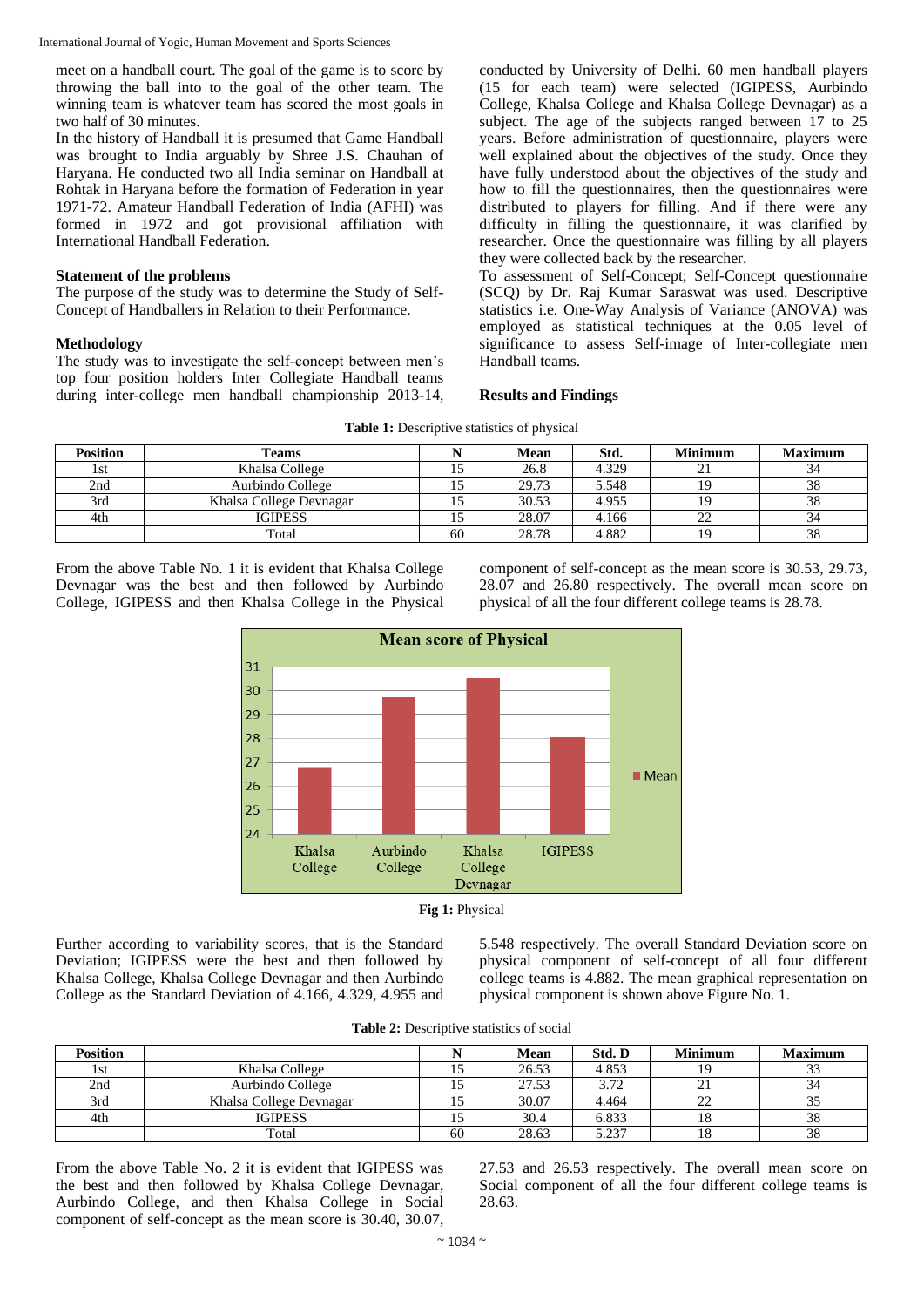



Further according to variability scores, that is the Standard Deviation; Aurbindo College was the best and then followed by Khalsa College Devnagar, Khalsa College and then IGIPESS as the Standard Deviation is 3.720, 4.464, 4.853,

and 6.833 respectively. The overall Standard Deviation score on Social component of all the four different college teams is 5.237. The mean graphical representation on Social component is shown above Figure No. 2.

**Table 3:** Descriptive statistics of temperament

| <b>Position</b> |                         |    | Mean  | Std.  | <b>Minimum</b> | <b>Maximum</b> |
|-----------------|-------------------------|----|-------|-------|----------------|----------------|
| 1st             | Khalsa College          |    | 24.67 | 4.271 | 18             | $\sim$         |
| 2nd             | Aurbindo College        |    | 27.87 | 4.518 |                | ◡              |
| 3rd             | Khalsa College Devnagar |    | 30    | 4.14  | 22             |                |
| 4th             | <b>IGIPESS</b>          |    | 27.27 | 3.77  | 22             | 34             |
|                 | Total                   | 60 | 27.45 | 4.504 | 18             | ر.ر            |

From the above Table No. 3 it is evident that Khalsa College Devnagar was the best and then followed by Aurbindo College, IGIPESS, and then Khalsa College in Temperament component of self-conceptas the mean score is 30.00, 27.87, 27.27 and 24.67 respectively. The overall mean score on Temperament component of all the four different college teams is 27.45.





Further according to variability scores, that is the Standard Deviation; IGIPESS was the best and then followed by Khalsa College Devnagar, Khalsa College and then Aurbindo College as the Standard Deviation is 3.770, 4.140, 4.271, and 4.518 respectively. The overall Standard Deviation score on Temperament component of all four different college teams is 4.504. The mean graphical representation on Temperament component is shown above Figure No. 3.

**Table 4:** Descriptive statistics of educational

| <b>Position</b> |                         |    | <b>Mean</b> | Std. D | <b>Minimum</b> | <b>Maximum</b> |
|-----------------|-------------------------|----|-------------|--------|----------------|----------------|
| 1st             | Khalsa College          |    | 28.8        | 2.833  | 24             |                |
| 2nd             | Aurbindo College        |    | 29.6        | 5.616  | 16             | 36             |
| 3rd             | Khalsa College Devnagar |    | 27.33       | 6.455  |                |                |
| 4th             | <b>IGIPESS</b>          |    | 26.4        | 3.621  | 21             |                |
|                 | Total                   | 60 | 28.03       | 4.895  |                | 39             |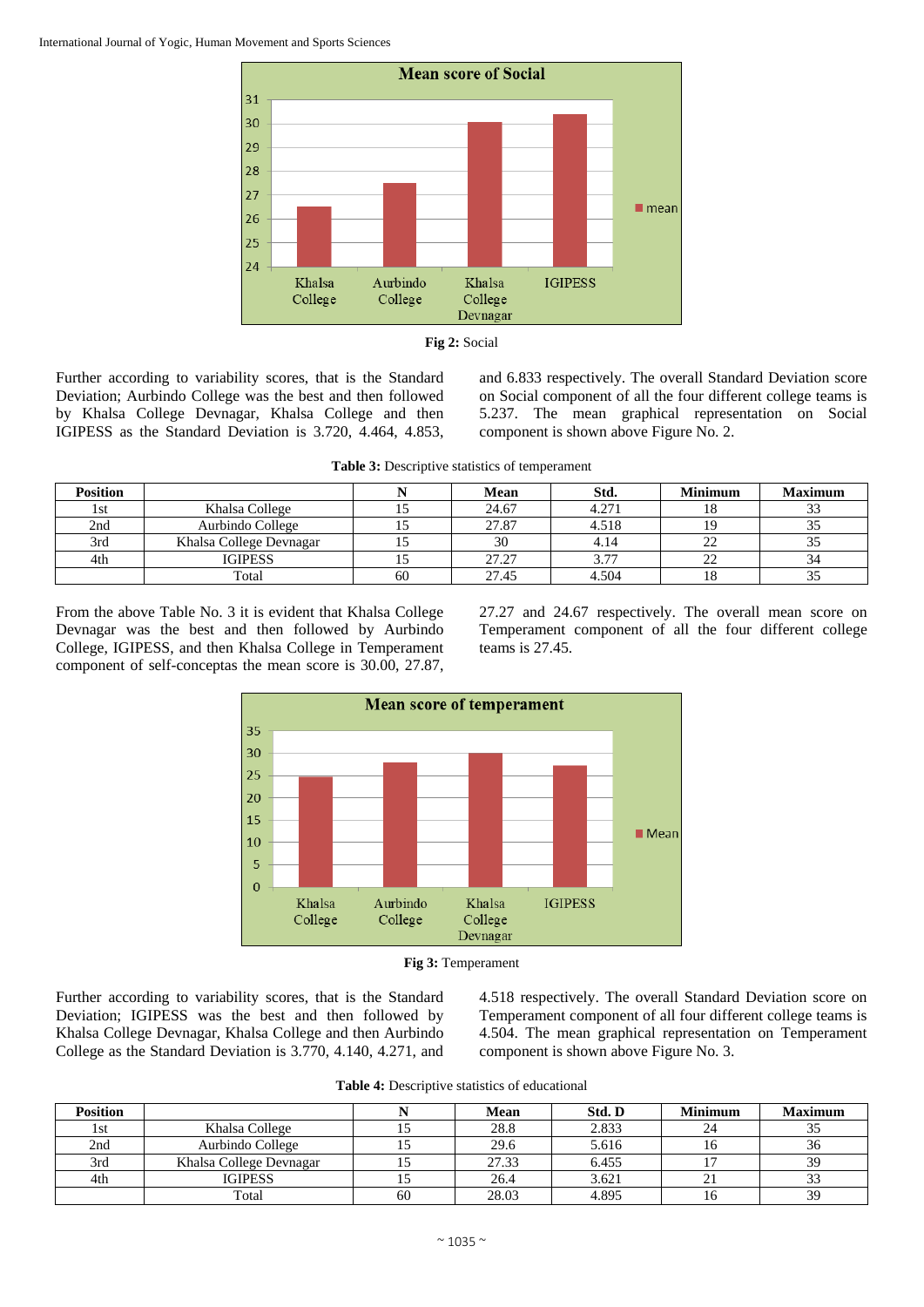From the above Table No. 4 it is evident that Aurbindo College was the best and then followed by Khalsa College, Khalsa College Devnagar and then IGIPESS in Educational component of self-concept as the mean score is 29.60, 28.80, 27.33, and 26.40 respectively. The overall mean score on Educational component of all the four different college teams is 28.03.



**Fig 4:** Educational

Further according to variability of scores, that is the Standard Deviation; Khalsa College was the best and then followed by IGIPESS, Aurbindo College and then Khalsa College Devnagar as the Standard Deviation is 2.833, 3.621, 5.616 and 6.455 respectively. The overall Standard Deviation score on Educational component of all four different college teams is 4.895. The mean graphical representation on Educational component is shown above Figure No. 4.

**Table 5:** Descriptive statistics of moral

| <b>Position</b> | Team                    |    | Mean  | Std. D | <b>Minimum</b> | <b>Maximum</b> |
|-----------------|-------------------------|----|-------|--------|----------------|----------------|
| 1st             | Khalsa College          |    | 29.4  | 3.961  |                | 30             |
| 2nd             | Aurbindo College        |    | 27.8  | 5.454  |                | 38             |
| 3rd             | Khalsa College Devnagar |    | 30.4  | 3.203  |                | 38             |
| 4th             | <b>IGIPESS</b>          |    | 30.67 | 3.331  | 26             |                |
|                 | Total                   | 60 | 29.57 | 4.139  |                | 38             |

From the above Table No. 5 it is evident that IGIPESS was the best and then followed by Khalsa College Devnagar, Khalsa College and then Aurbindo College in Moral component of self-concept as the mean score is 30.67, 30.40, 29.40 and 27.80 respectively. The overall mean score on Moral component of all the four different college teams is 29.57.





Further according to variability scores, that is the Standard Deviation; Khalsa College Devnagar was the best and then followed by IGIPESS, Khalsa College, and then Aurbindo College as the Standard Deviation is 3.203, 3.331, 3.961, and 5.454 respectively. The overall Standard Deviation score on Moral component of all four different college teams is 4.139. The mean graphical representation on Moral component is shown above Figure No. 5.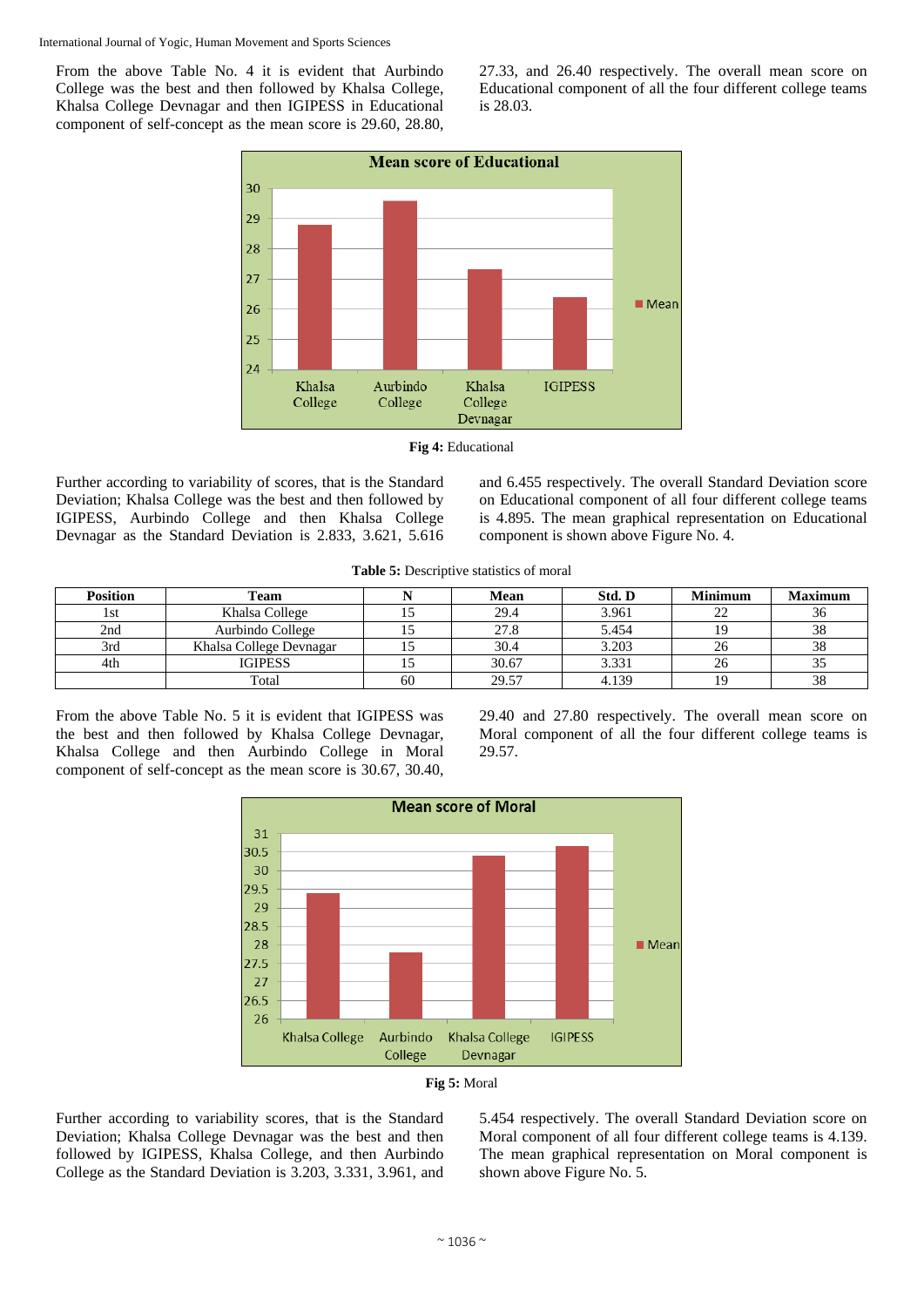| <b>Position</b> | Teams                   |    | Mean  | Std. D | <b>Minimum</b> | <b>Maximum</b> |
|-----------------|-------------------------|----|-------|--------|----------------|----------------|
| 1st             | Khalsa College          |    | 24.07 | 2.463  |                | 29             |
| 2nd             | Aurbindo College        |    | 28.73 | 3.731  | ∸.             | 36             |
| 3rd             | Khalsa College Devnagar |    | 29.13 | 3.642  |                | 37             |
| 4th             | <b>IGIPESS</b>          |    | 25.4  | 5.275  |                | 33             |
|                 | Total                   | 60 | 26.83 | 4.385  |                | 37             |

**Table 6:** Descriptive statistics of intellectual

From the above Table No. 6 it is evident that Khalsa College Devnagar was the best and then followed by Aurbindo College, IGIPESS, and then Khalsa College in Intellectual component of self-conceptas the mean score is 29.13, 28.73, 25.40 and 24.07 respectively. The overall mean score on Intellectual component of all the four different college teams is 26.83.





Further according to variability scores, that is the Standard Deviation; Khalsa College was the best and then followed by, Khalsa College Devnagar, Aurbindo College, and then IGIPESS as the Standard Deviation is 2.463, 3.642, 3.731 and 5.275 respectively. The overall Standard Deviation score on Intellectual of all four different college teams is 4.385. The

mean graphical representation on Intellectual component is shown above Figure No. 6.

To see whether their exist statistically significant difference in Self-concept of inter-collegiate Handballers in relation to performance, One Way Analysis of Variance (ANOVA) was computed and presented in the below table No. 7.

|              |                   | Sum of<br><b>Squares</b> | df     | Mean<br><b>Square</b> | F     | Sig.  |
|--------------|-------------------|--------------------------|--------|-----------------------|-------|-------|
|              | <b>Between</b>    |                          |        |                       |       |       |
|              | Groups            | 126.183                  | 3      | 42.061                | 1.840 | 0.150 |
| Physical     | Within Groups     | 1280.000                 | 56     | 22.857                |       |       |
|              | Total             | 1406.183                 | 59     |                       |       |       |
|              | Between<br>Groups | 161.933                  | 3      | 53.978                | 2.076 | 0.114 |
| Social       | Within Groups     | 1456.000                 | 56     | 26.000                |       |       |
|              | Total             | 1617.933                 | 59     |                       |       |       |
|              | Between<br>Groups | 3<br>216.850             | 72.283 | 4.130                 | 0.010 |       |
| Temperament  | Within Groups     | 980.000                  | 56     | 17.500                |       |       |
|              | Total             | 1196.850                 | 59     |                       |       |       |
|              | Between<br>Groups | 93.000                   | 3      | 31.000                | 1.314 | 0.279 |
| Educational  | Within Groups     | 1320.933                 | 56     | 23.588                |       |       |
|              | Total             | 1413.933                 | 59     |                       |       |       |
|              | Between<br>Groups | 75.800                   | 3      | 25.267                | 1.513 | 0.221 |
| Moral        | Within Groups     | 934.933                  | 56     | 16.695                |       |       |
|              | Total             | 1010.733                 | 59     |                       |       |       |
| Intellectual | Between<br>Groups | 279.133                  | 3      | 93.044                | 6.093 | 0.001 |
|              | Within Groups     | 855.200                  | 56     | 15.271                |       |       |
|              | Total             | 1134.333                 | 59     |                       |       |       |

**Table 7:** ANOVA table of self-concept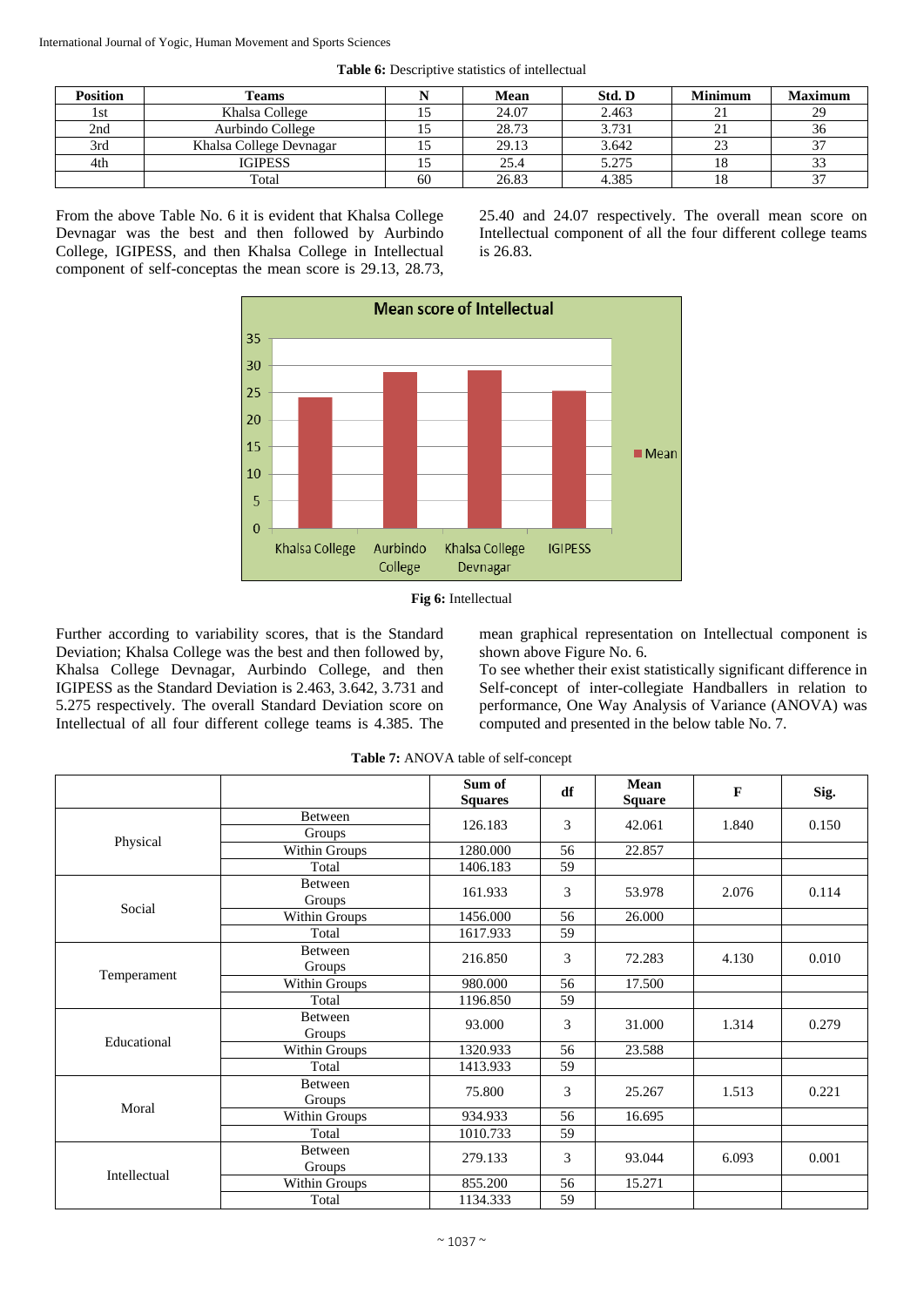In the above Table No. 7 when tested between the groups and within the groups in various components of self-concept, significant difference was found in Temperament and Intellectual as the p-value were 0.010 and 0.001 respectively which is lesser than 0.05 level of confidence. Thus we can conclude that teams differ in their Self-concept component of Temperament and Intellectual. No significant difference were found in Physical, Social, Educational and Moral as the p-

value were 0.150, 0.114, 0.279 and 0.221 respectively, which is greater than 0.05 level of confidence. Thus we can conclude that all the teams were equal in the Self-concept components of Physical, Social, Educational and Moral.

Where ever significant difference was found paired-wise multiple comparisons was done in order to see the difference among the teams.

| Dependent variable          | (I) Teams               | $(J)$ Teams                                                 | Mean difference (I-J) | Sig.  |
|-----------------------------|-------------------------|-------------------------------------------------------------|-----------------------|-------|
|                             | Khalsa College          | Aurbindo College                                            | $-3.200*$             | 0.041 |
|                             |                         | Khalsa College Devnagar                                     | $-5.333*$             | 0.001 |
|                             | Aurbindo College        | Khalsa College                                              | $3.200*$              | 0.041 |
|                             | Khalsa College Devnagar | $5.333*$<br>Khalsa College<br>Aurbindo College<br>$-4.667*$ | 0.001                 |       |
| Temperament<br>Intellectual | Khalsa College          |                                                             |                       | 0.002 |
|                             |                         | Khalsa College Devnagar                                     | $-5.067*$             | 0.001 |
|                             | Aurbindo College        | Khalsa College                                              | $4.667*$              | 0.002 |
|                             |                         | <b>IGIPESS</b>                                              | $3.333*$              | 0.023 |
|                             |                         | Khalsa College Devnagar Khalsa College                      |                       | 0.001 |
|                             |                         | <b>IGIPESS</b>                                              | $3.733*$              | 0.011 |
|                             |                         | Aurbindo College                                            | $-3.333*$             | 0.023 |

#### **Table 8:** Pair wise multiple comparisons

\*. The mean difference is significant at the 0.05 level.

In the above Table No. 8 Pairwise Multiple Comparison is done to see the differences among the teams and we can see in the Self-concept component of Temperament when compared between Khalsa College and Aurbindo College and Khalsa College Devnagar the mean difference is -3.200 and -5.333 respectively. Again when we compared between Aurbindo College and Khalsa College the mean difference is 3.200. Further when compared between Khalsa College Devnagar and Khalsa College the mean difference is 5.333. Thus we can conclude that Khalsa College Devnagar team is better than Khalsa College team and again Aurbindo College team is better than Khalsa College team in the Self-concept component of Temperament.

In the Self-concept component of Intellectual when compared between Khalsa College and Aurbindo College and Khalsa College Devnagar the mean difference is - 4.667, -5.067 respectively. Again when compared between Aurbindo College and Khalsa College and IGIPESS the mean difference is 4.667 and 3.333 respectively. Further when compared between Khalsa College Devnagar and Khalsa College, IGIPESS, and Aurbindo College the mean difference is 5.067, 3.733 and -3.333 respectively. Thus we can conclude that Aurbindo College team is better than Khalsa College team, and IGIPESS. Again Khalsa College Devnagar team is better than Khalsa College team and IGIPESS team.

# **Discussion**

The present study was taken to understand the Self-concept of Inter Collegiate position holder male handball teams. Analysis of Variance tells that significant difference was found in Temperament and Intellectual as the p-value were 0.010 and 0.001 respectively, which are lesser than 0.05 level of confidence. Thus we can conclude that teams differ in their Temperament and Intellectual component of Self-concept.

Further Pairwise Multiple Comparison is done to see which team is better than with which team. So in the Temperament component of Self-concept when compared between Khalsa College and Aurbindo College and Khalsa College Devnagar the mean difference is -3.200 and -5.333 respectively. Again when we compared between Aurbindo College and Khalsa College the mean difference is 3.200. Further when compared between Khalsa College Devnagar and Khalsa College the mean difference is 5.333. Thus we can conclude that Khalsa College Devnagar team is better than Khalsa College team and again Aurbindo College team is better than Khalsa College team in the Temperament component of Self-concept. Temperament is the combination of mental, physical, and Educational traits of a person which is very important for any athlete to achieve success.

In the Intellectual component of Self-concept when compared between Khalsa College and Aurbindo College and Khalsa College Devnagar the mean difference is - 4.667, -5.067 respectively. Again when compared between Aurbindo College and Khalsa College and IGIPESS the mean difference is 4.667 and 3.333 respectively. Further when compared between Khalsa College Devnagar and Khalsa College, IGIPESS, and Aurbindo College the mean difference is 5.067, 3.733 and -3.333 respectively. Thus we can conclude that Aurbindo College team is better than Khalsa College team and IGIPESS team and again Khalsa College Devnagar team is better than Khalsa College team and IGIPESS team in the Intellectual component of Self-concept.

No significant difference were found in Physical, Social, Educational and Moral as the p-value were 0.150, 0.114, 0.279 and 0.221 respectively, which is greater than 0.05 level of confidence. Thus we can conclude that all the teams were equal in the Self-concept components of Physical, Social, Educational and Moral.

# **Conclusion**

Within the limits and limitations of the present study it was concluded that there is significant differences in Self-concept components of Temperament and Intellectual among four top position holder intercollegiate men handball teams of Delhi University. The significant differences found in Temperament and Intellectual could be.

# **References**

- 1. Robert Singer N. Myths and Truths in Sports Psychology (Harper and Row Publishers, New York,) 1973, P4.
- 2. Alderman RB. psychological behavior in sports(Philadelphia: w.b. Saunders co.,) 1974, P7.